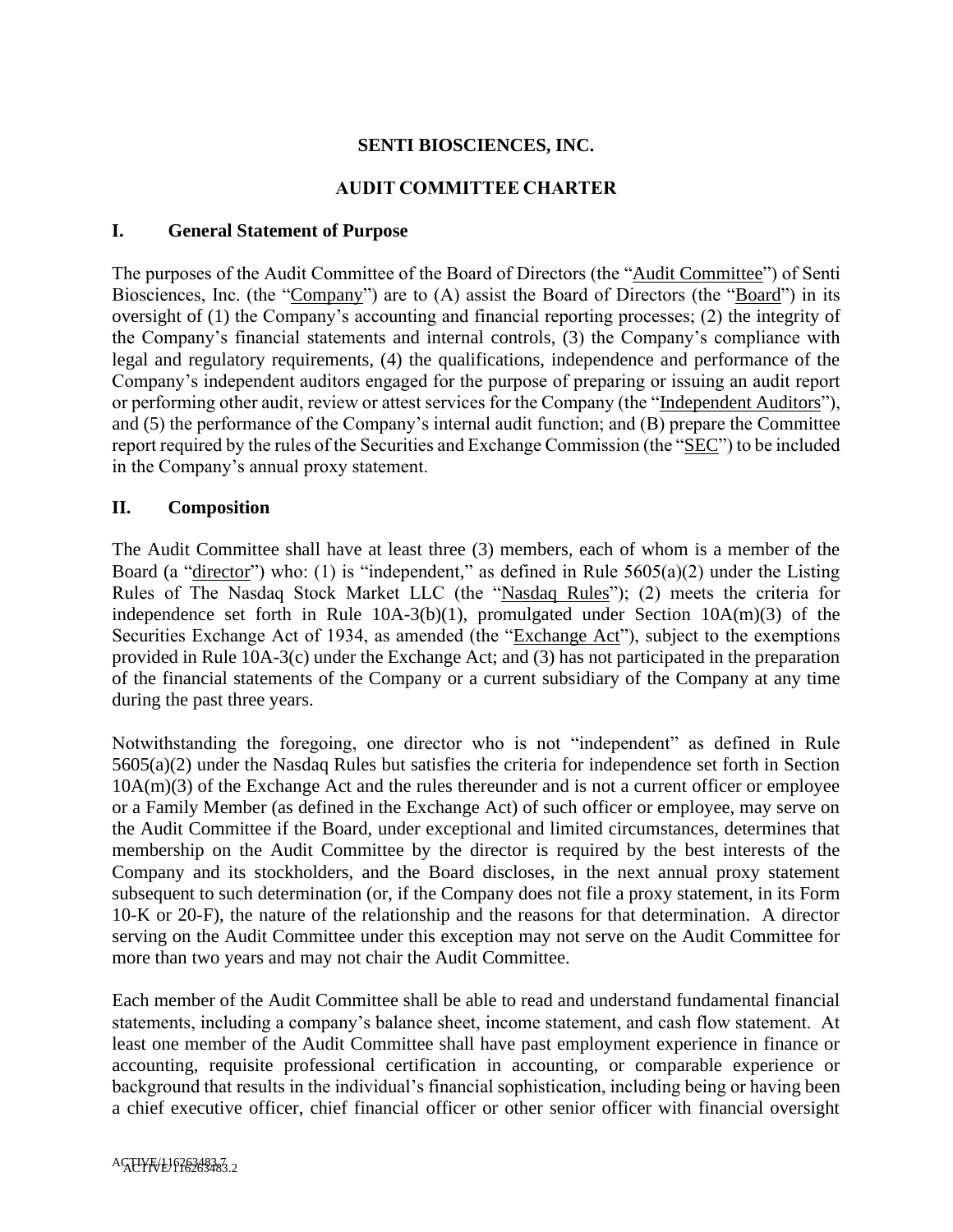responsibilities. At least one member of the Audit Committee must qualify as an "audit committee financial expert" under the rules promulgated by the SEC.

The members of the Audit Committee shall be appointed by the Board and may be replaced or removed by the Board with or without cause. Resignation or removal of a Director from the Board, for whatever reason, shall automatically constitute resignation or removal, as applicable, from the Audit Committee. Vacancies, for whatever reason, may be filled only by the Board. The Board shall designate one member of the Audit Committee to be Chair (the "Chair") of the committee.

No member of the Audit Committee may simultaneously serve on the audit committee of more than three (3) issuers having securities registered under Section 12 of the Exchange Act, unless the Board determines that such simultaneous service would not impair the ability of such member to effectively serve on the Audit Committee.

#### **III. Compensation**

A member of the Audit Committee may not, other than as a member of the Audit Committee, the Board or any other committee established by the Board, receive directly or indirectly any consulting, advisory or other compensatory fee from the Company. A member of the Audit Committee may receive additional directors' fees to compensate such member for the significant time and effort expended by such member to fulfill his or her duties as an Audit Committee member.

#### **IV. Meetings**

The Audit Committee shall meet as often as it deems appropriate, but not less frequently than quarterly. The Audit Committee can meet in person or by video or telephone conference or such other means by which all participants in the meeting can hear each other. A majority of the members of the Audit Committee shall constitute a quorum for purposes of holding a meeting, and the Audit Committee may act by vote of a majority of members present at a meeting. In lieu of a meeting, the Audit Committee may act by unanimous written consent in accordance with the Company's bylaws. The Chair, in consultation with the other committee members, may determine the frequency and length of the committee meetings and may set meeting agendas consistent with this Audit Committee Charter (the "Charter").

Periodically, the Audit Committee shall also meet separately with management, with internal auditors (or other personnel responsible for the internal audit function) and with the Independent Auditors.

#### **V. Responsibilities and Authority**

#### **A. Matters Relating to Selection, Performance and Independence of Independent Auditors.**

1. The Audit Committee shall be directly responsible for appointing, retaining, terminating, and determining the compensation of the Company's Independent Auditors. The Audit Committee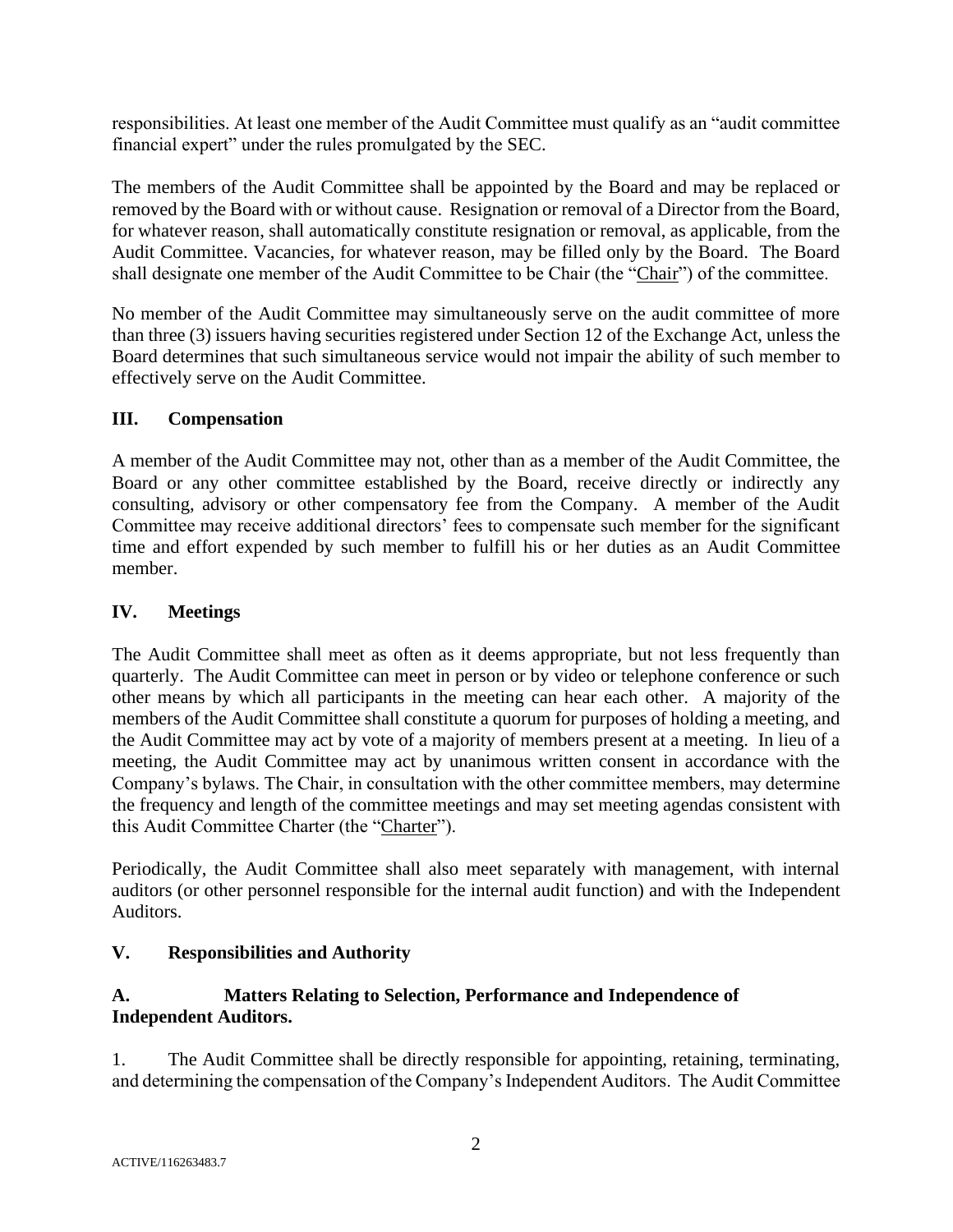may consult with management in fulfilling these duties but may not delegate these responsibilities to management.

2. The Audit Committee shall be directly responsible for overseeing the work of the Independent Auditors (including resolving disagreements between management and the Independent Auditors regarding financial reporting).

3. The Audit Committee shall instruct the Independent Auditors to report directly to the Audit Committee.

4. The Audit Committee shall pre-approve all auditing services and the terms of those services (which may include providing comfort letters in connection with securities underwritings) and non-audit services to be provided to the Company by the Independent Auditors (other than nonaudit services if the "de minimus" provisions of Section  $10A(i)(1)(B)$  of the Exchange Act are satisfied and non-audit services prohibited under Section 10A(g) of the Exchange Act or the applicable rules of the SEC or the Public Company Accounting Oversight Board (the "PCAOB")). The Audit Committee may delegate authority to pre-approve audit and non-audit services to its Chair, who shall report all pre-approval decisions to the Audit Committee at its next scheduled meeting.

5. The Audit Committee may review and approve the scope and staffing of the Independent Auditors' annual audit plan(s).

6. The Audit Committee shall (1) request that the Independent Auditors provide it with the written disclosures and the letter required by PCAOB Rule 3526 ("Rule 3526"), (2) require that the Independent Auditors submit to the Audit Committee at least annually a formal written statement describing all relationships between the Independent Auditors or any of its affiliates and the Company or persons in financial reporting oversight roles at the Company that might reasonably be thought to bear on the independence of the Independent Auditors, (3) discuss with the Independent Auditors the potential effects of any disclosed relationships or services on the objectivity and independence of the Independent Auditors, (4) require that the Independent Auditors provide to the Audit Committee written affirmation that the Independent Auditor is, as of the date of the affirmation, independent in compliance with PCAOB Rule 3520 and (5) based on such disclosures, statement, discussion and affirmation, take or recommend that the Board take appropriate action in response to the Independent Auditors' report to satisfy itself of the Independent Auditors' independence. In addition, before approving the initial engagement of any Independent Auditor, the Audit Committee shall receive, review and discuss with the audit firm all information required by, and otherwise take all actions necessary for compliance with the requirements of, Rule 3526. References to rules of the PCAOB shall refer to any substantially equivalent rules adopted to replace the rules referred to above, in each case as subsequently amended, modified or supplemented.

7. The Audit Committee may consider whether the provision of the services covered in Items  $9(e)(2)$  and  $9(e)(3)$  of Regulation 14A of the Exchange Act (or any successor provision) is compatible with maintaining the Independent Auditors' independence.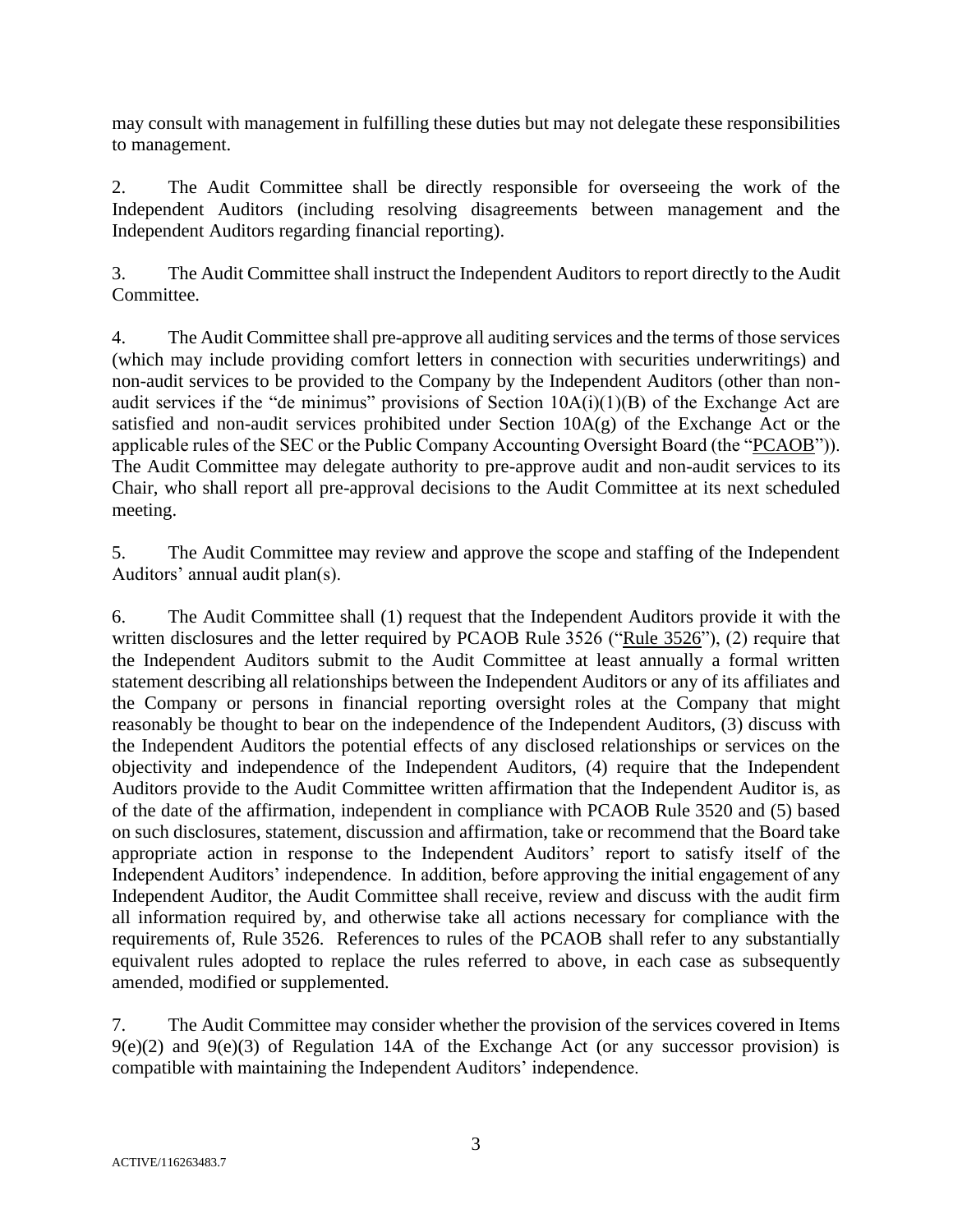8. The Audit Committee shall evaluate the Independent Auditors' qualifications, performance and independence, and shall present its conclusions to the full Board. As part of its evaluation, at least annually, the Audit Committee shall:

- obtain and review a report or reports from the Independent Auditors describing (1) its internal quality-control procedures, (2) any material issues raised by its most recent internal quality-control review or peer review or by any inquiry or investigation by government or professional authorities, within the preceding five years, regarding one or more independent audits it has conducted, and any steps it has taken to address any issues that were identified, and (3) to assess its independence and all relationships between it and the Company;
- review and evaluate the performance of the Independent Auditors and the lead partner (and the Audit Committee may review and evaluate the performance of other members of the Independent Auditors' audit staff); and
- assure the regular rotation of the audit partners (including, without limitation, the lead and concurring partners) as required under the Exchange Act and Regulation S-X.

In this regard, the Audit Committee also shall (1) seek the opinion of management and the internal auditors of the Independent Auditors' performance and (2) consider whether, to assure continuing auditor independence, the audit firm engaged by the Company to serve as Independent Auditors should be regularly changed.

9. The Audit Committee may establish, or recommend to the Board, policies with respect to the potential hiring by the Company of current or former employees of the Independent Auditors.

# **B. Audited Financial Statements and Annual Audit**

1. The Audit Committee shall review the overall audit plan (both internal and external) with the Independent Auditors and the members of management responsible for preparing the Company's financial statements, including the Company's Chief Financial Officer and/or principal accounting officer or principal financial officer (the Chief Financial Officer and such other officer or officers are referred to collectively as the "Senior Accounting Executives").

2. The Audit Committee shall review and discuss with management (including the Company's Senior Accounting Executives) and with the Independent Auditors the Company's annual audited financial statements, including (a) all critical accounting policies and practices used or to be used by the Company, (b) the Company's disclosures under "Management's Discussion and Analysis of Financial Condition and Results of Operations" before the filing of the Company's Annual Report on Form 10-K, and (c) any significant financial reporting issues that have arisen in connection with the preparation of the audited financial statements.

3. The Audit Committee must review: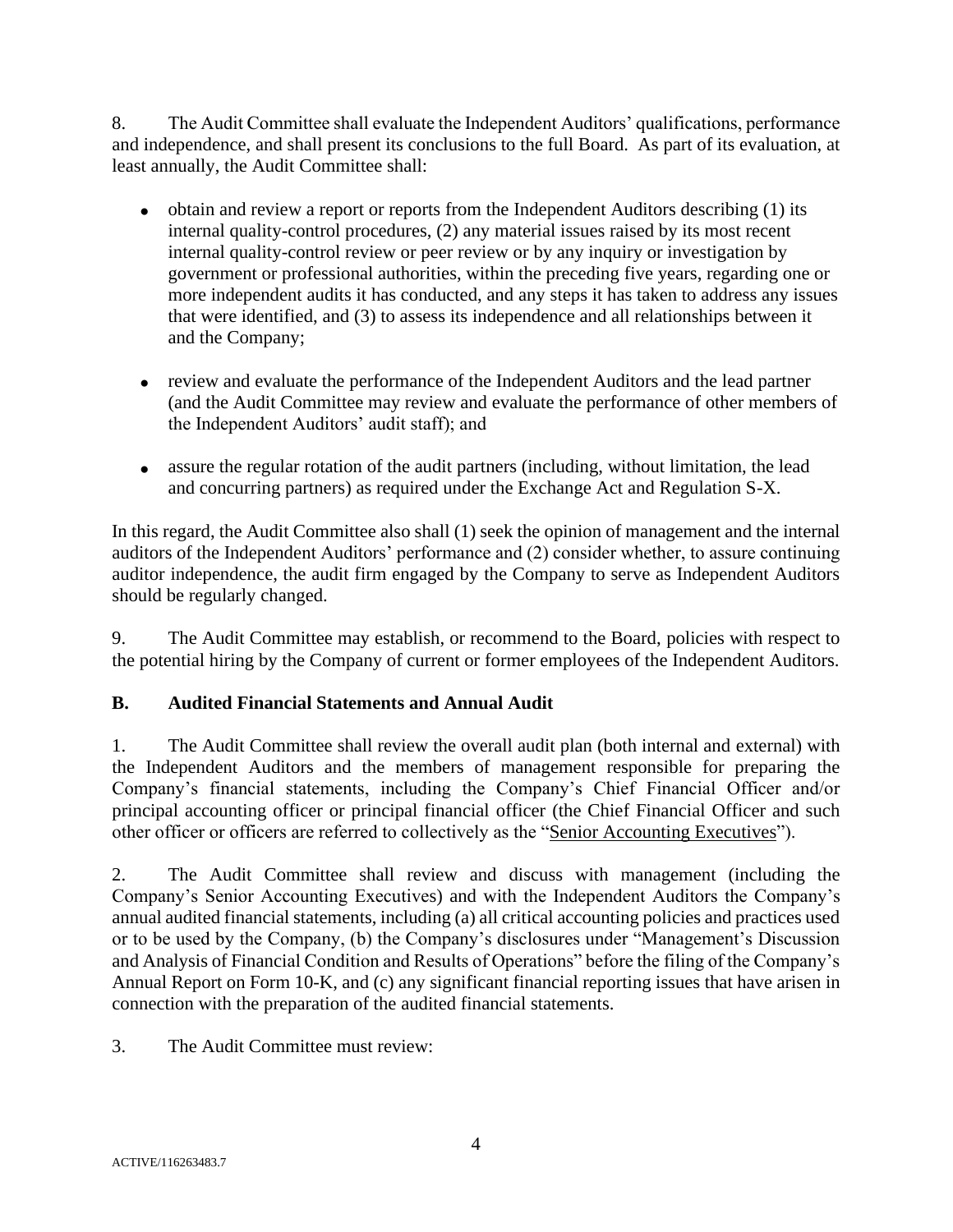(i) any analyses prepared by management, the internal auditors, if any, and/or the Independent Auditors setting forth significant financial reporting issues and judgments made in connection with the preparation of the financial statements, including analyses of the effects of alternative GAAP methods on the financial statements. The Audit Committee may consider the ramifications of the use of such alternative disclosures and treatments on the financial statements, and the treatment preferred by the Independent Auditors. The Audit Committee may also consider other material written communications between the Independent Auditors and management, such as any management letter or schedule of unadjusted differences;

(ii) major issues as to the adequacy of the Company's internal controls and any special audit steps taken in light of material control deficiencies;

(iii) major issues regarding accounting principles and procedures and financial statement presentations, including any significant changes in the Company's selection or application of accounting principles; and

(iv) the effects of regulatory and accounting initiatives, as well as off-balance sheet transactions and structures, on the Company's financial statements.

4. The Audit Committee shall review and discuss with the Independent Auditors (outside of the presence of management) how the Independent Auditors plan to handle their responsibilities under the Private Securities Litigation Reform Act of 1995, and request assurance from the Independent Auditors that Section 10A(b) of the Exchange Act has not been implicated.

5. The Audit Committee shall review and discuss with the Independent Auditors any audit problems or difficulties and management's response thereto. This review shall include (1) any difficulties encountered by the Independent Auditors in the course of performing its audit work, including any restrictions on the scope of its activities or its access to information, (2) any significant disagreements with management and (3) a discussion of the responsibilities, budget and staffing of the Company's internal audit function.

6. This review also may include:

(i) any accounting adjustments that were noted or proposed by the Independent Auditors but were "passed" (as immaterial or otherwise);

(ii) any communications between the audit team and the audit firm's national office regarding auditing or accounting issues presented by the engagement; and

(iii) any management or internal control letter issued, or proposed to be issued, by the Independent Auditors.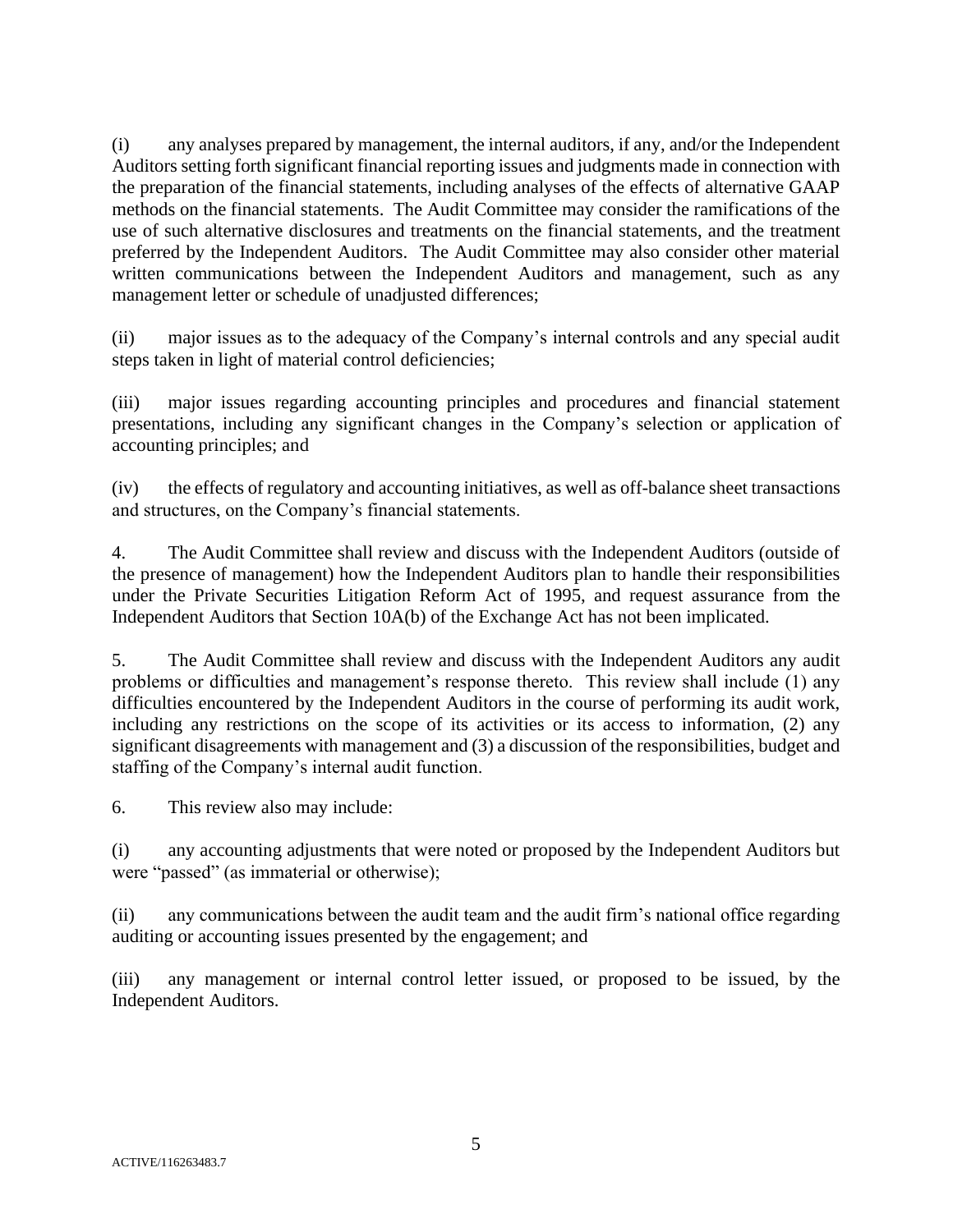7. The Audit Committee shall discuss with the Independent Auditors those matters brought to the attention of the Audit Committee by the Independent Auditors pursuant to Statement on Auditing Standards No. 61, as amended ("SAS 61").

8. The Audit Committee also shall review and discuss with the Independent Auditors the report required to be delivered by such auditors pursuant to Section 10A(k) of the Exchange Act.

9. If brought to the attention of the Audit Committee, the Audit Committee shall discuss with the Chief Executive Officer and Chief Financial Officer of the Company (1) all significant deficiencies and material weaknesses in the design or operation of internal control over financial reporting that are reasonably likely to adversely affect the Company's ability to record, process, summarize and report financial information required to be disclosed by the Company in the reports that it files or submits under the Exchange Act, within the time periods specified in the SEC's rules and forms, and (2) any fraud involving management or other employees who have a significant role in the Company's internal control over financial reporting.

10. Based on the Audit Committee's review and discussions (1) with management of the audited financial statements, (2) with the Independent Auditors of the matters required to be discussed by SAS 61, and (3) with the Independent Auditors concerning the Independent Auditors' independence, the Audit Committee shall make a recommendation to the Board as to whether the Company's audited financial statements should be included in the Company's Annual Report on Form 10-K for the last fiscal year.

11. The Audit Committee shall prepare the Audit Committee report required by Item 407(d) of Regulation S-K of the Exchange Act (or any successor provision) to be included in the Company's annual proxy statement.

# **C. Internal Auditors**

1. At least annually, the Audit Committee shall evaluate the performance, responsibilities, budget and staffing of the Company's internal audit function and review the internal audit plan. Such evaluation may include a review of the responsibilities, budget and staffing of the Company's internal audit function with the Independent Auditor as well as his or her independence and any relationships or services that might impact the objectivity and independence of the Internal Auditor.

2. In connection with the Audit Committee's evaluation of the Company's internal audit function, the Audit Committee may evaluate the performance of the senior officer or officers responsible for the internal audit function.

# **D. Unaudited Quarterly Financial Statements**

1. The Audit Committee shall discuss with management and the Independent Auditors, before the filing of the Company's Quarterly Reports on Form 10-Q, (1) the Company's quarterly financial statements and the Company's related disclosures under "Management's Discussion and Analysis of Financial Condition and Results of Operations," (2) such issues as may be brought to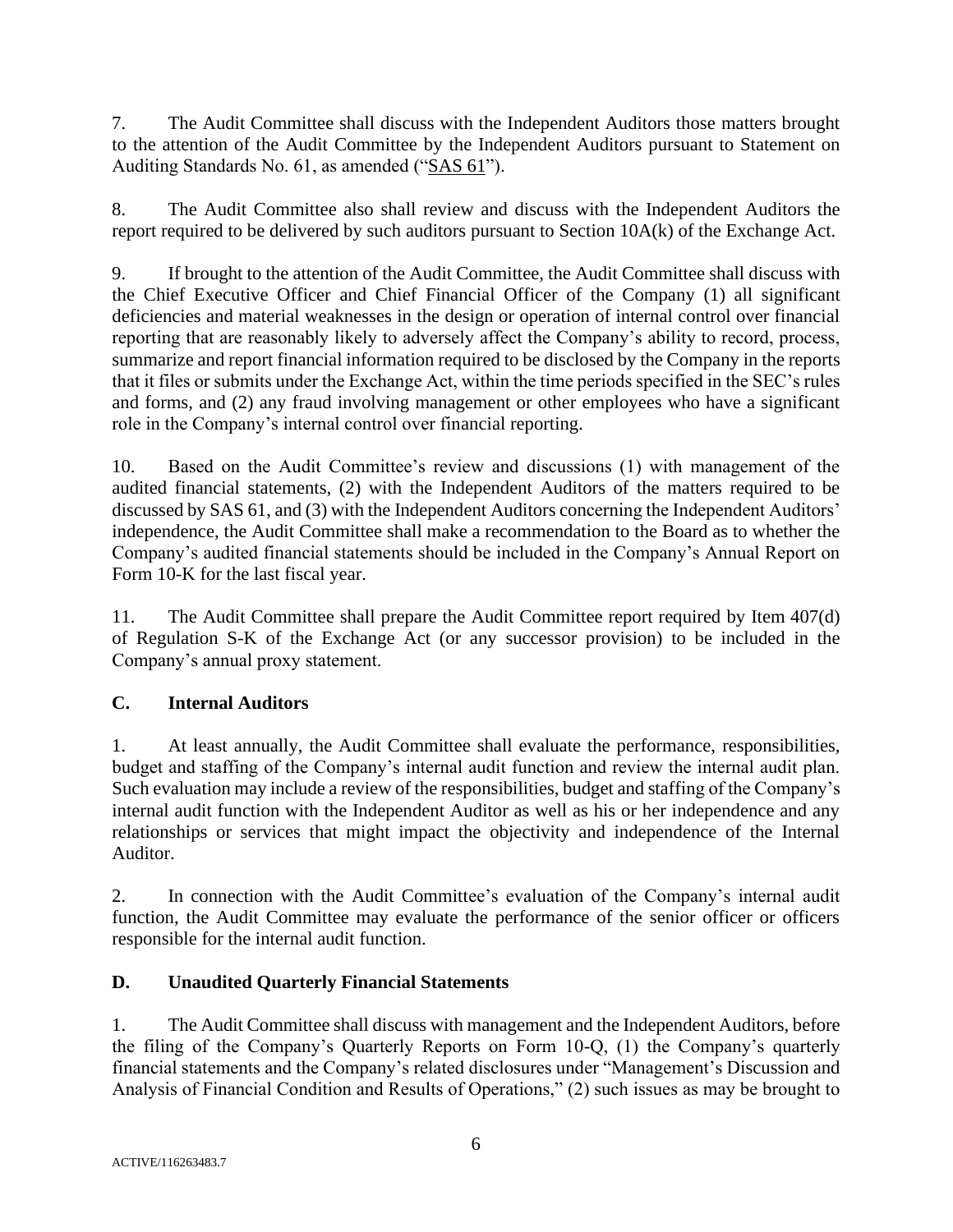the Audit Committee's attention by the Independent Auditors pursuant to Statement on Auditing Standards No. 100, and (3) any significant financial reporting issues that have arisen in connection with the preparation of such financial statements.

### **E. Earnings Press Releases**

1. The Audit Committee shall discuss the Company's quarterly earnings press releases, as well as financial information and earnings guidance provided to analysts and rating agencies, including, in general, the types of information to be disclosed and the types of presentations to be made (paying particular attention to the use of "pro forma" or "adjusted" non-GAAP information).

### **F. Risk Assessment and Management**

1. The Audit Committee shall discuss the guidelines and policies that govern the process by which the Company's exposure to financial, accounting and financial statement risk is assessed and managed by management.

2. The Audit Committee shall periodically review the Company's enterprise risk management framework and major risk exposures, including the Company's enterprise risk processes.

3. In connection with the Audit Committee's discussion of the Company's financial, accounting and financial risk assessment and management guidelines, it may consider the Company's major risk exposures, including financial, operational, privacy, security, cybersecurity, competition, legal, regulatory, hedging and accounting risk exposures and the steps that the Company's management has taken to monitor and control such exposures.

# **G. Procedures for Addressing Complaints and Concerns**

1. The Audit Committee shall establish procedures for (1) the receipt, retention and treatment of complaints received by the Company regarding accounting, internal accounting controls, or auditing matters and (2) the confidential, anonymous submission by employees of the Company of concerns regarding questionable accounting or auditing matters.

2. The Audit Committee may review and reassess the adequacy of these procedures periodically and adopt any changes to such procedures that it deems necessary or appropriate.

# **H. Regular Reports to the Board**

1. The Audit Committee shall regularly report to and review with the Board any issues that arise with respect to the quality or integrity of the Company's financial statements, the Company's compliance with legal or regulatory requirements, the performance and independence of the Independent Auditors, the performance of the internal audit function and any other matters that it deems appropriate or is requested to review for the benefit of the Board.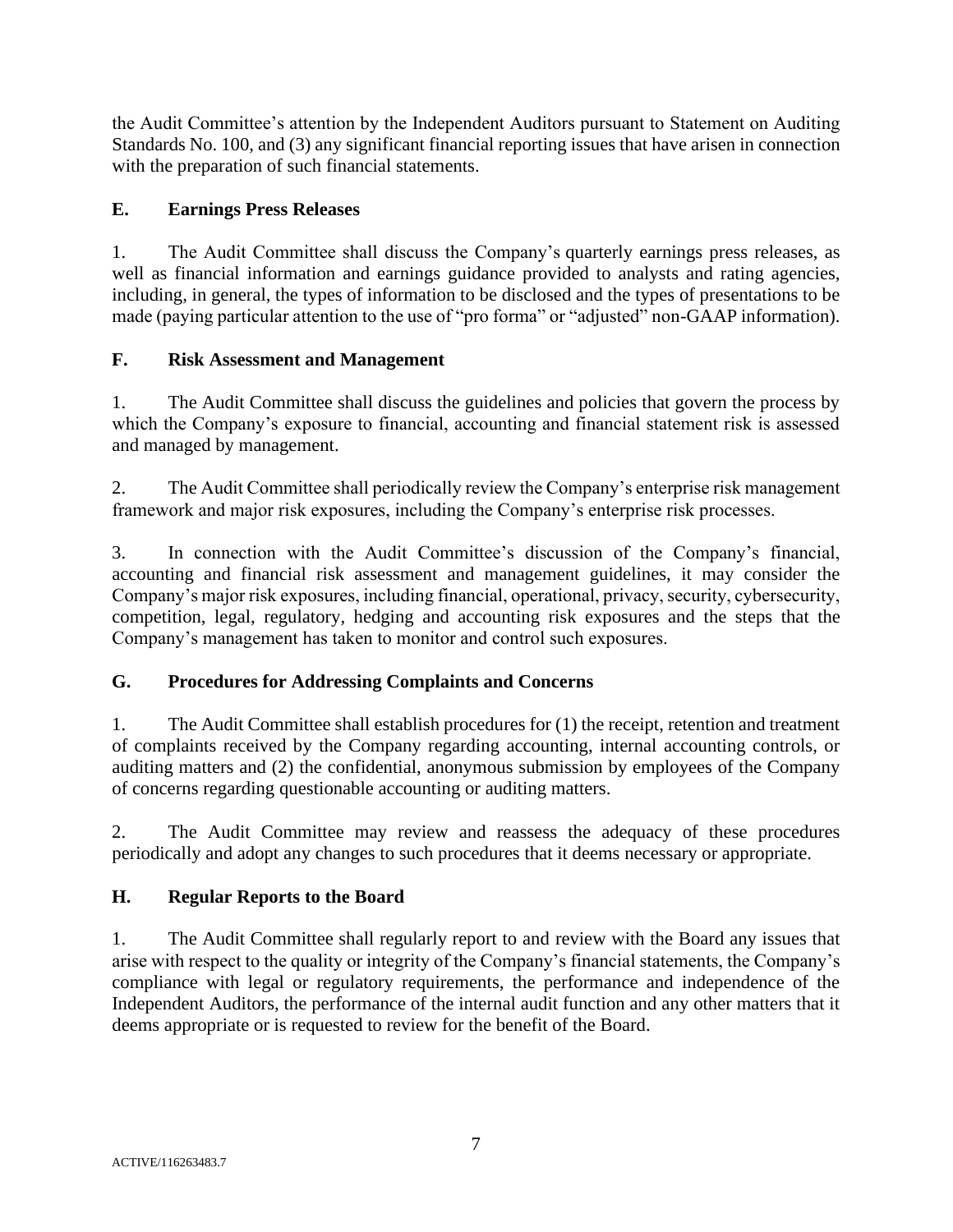**I. Review of Charter.** The Audit Committee shall periodically review and reassess the adequacy of this Charter and recommend to the Board any amendments or modifications it deems appropriate.

**J. Annual Performance Evaluation of the Audit Committee.** At least annually, the Audit Committee shall evaluate its own performance and report the results of such evaluation to the Board.

# **VI. Additional Authority**

The Audit Committee is authorized, on behalf of the Board, to do any of the following as it deems necessary or appropriate:

# **A. Engagement of Advisers**

1. The Audit Committee may engage, on whatever terms it approves, legal counsel and other advisers to assist it in performing its responsibilities.

### **B. Legal and Regulatory Compliance**

1. The Audit Committee may discuss with management and the Independent Auditors, and review with the Board, the legal and regulatory requirements applicable to the Company and its subsidiaries and the Company's compliance with such requirements. After these discussions, the Audit Committee may, if it determines it to be appropriate, make recommendations to the Board with respect to the Company's policies and procedures for complying with legal and regulatory requirements.

2. The Audit Committee may discuss with management legal matters (including pending or threatened litigation) that may have a material effect on the Company's financial statements or its policies and procedures for complying with legal and regulatory requirements.

#### **C. Related Person Transactions**

1. The Audit Committee shall review the Company's policies and procedures for reviewing and approving or ratifying "related person transactions" (defined as transactions required to be disclosed pursuant to Item 404 of Regulation S-K of the Exchange Act) and recommend any changes to the Board. In accordance with applicable Nasdaq Rules, the Audit Committee shall review all "related person transactions" on an ongoing basis, and all such transactions must be approved by the Audit Committee.

# **D. General**

1. The Audit Committee may establish and delegate authority to carry out its responsibilities to one or more subcommittees consisting of one or more of its members.

2. The Audit Committee may perform such other functions as the Board may request.